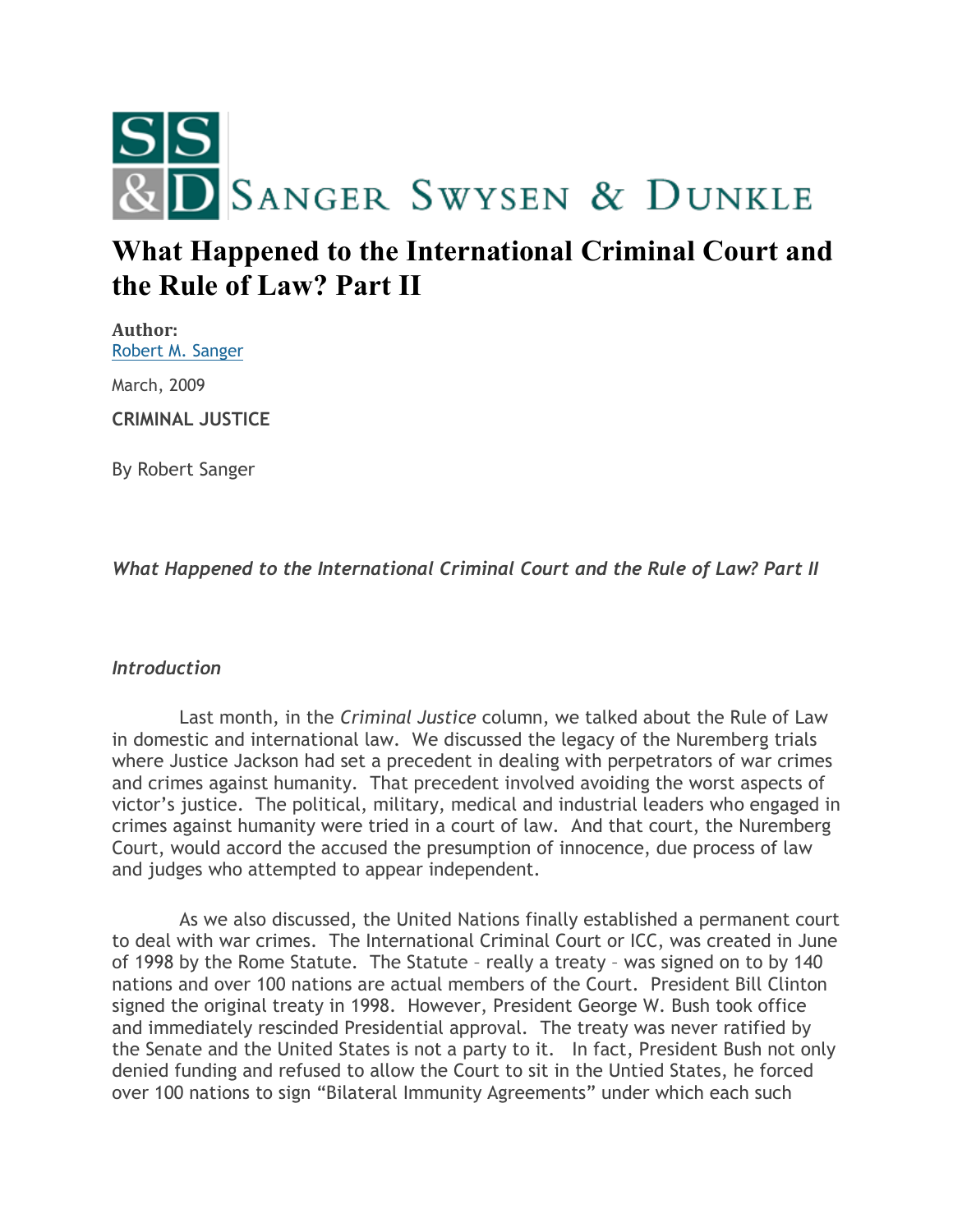country acknowledged that it would not receive aid if it participated in bringing an American before the ICC.

Despite the outright hostility of the United States, the ICC has continued to function in its permanent facilities in the Hague. There are several cases pending in the ICC pre-trial and, as of this writing, the Court is still in the middle of its first actual trial, that of Congolese militia leader, Thomas Lubanga Dyilo. But there are some new developments.

# *The International Criminal Court Today*

On March 4, 2009, the International Criminal Court issued a warrant of arrest for the President of the Sudan, Omar al-Bashir[.\[1\]](#page-3-0) He is charged with war crimes and crimes against humanity. This is the first case in which the ICC has brought charges against a sitting head of state. The United States still is not a member of the Court but, with this development, eyes are on our government to see if the Obama Administration will take a more supportive role.

In response to the issuance of the warrant for the Sudanese President, the Obama Administration, while acknowledging that the United States is not a member of the ICC, suggested it is supportive of the Court's efforts.[\[2\]](#page-3-1) There have been favorable remarks made by members of the Obama Administration prior to this as well but no statement, as of this writing, from the top. Under the circumstances, President Obama will have to deal with the United States' position on the ICC sooner rather than later.

It is time for the President of the United States to once again sign the Rome Treaty. It is more than ironic that Justice Jackson, on behalf of the United States, created the groundwork for an international court of criminal justice and that the United States has not wholeheartedly endorsed the embodiment of his principles. The ICC actually surpasses the standards set in the Nuremberg trials. The ICC is a permanent court, not a court created as the result of the one side or another winning a war. It is also truly international. It is not comprised of judges from victor nations but by truly international and fundamentally independent judges.

The ICC has four basic categories of crime it can prosecute: genocide, crimes against humanity, war crimes and initiation of wars of aggression. To date the ICC has commenced investigations into four general areas: Northern Uganda, the Democratic Republic of the Congo, the Central African Republic and Darfur. The Court has issued public arrest warrants for thirteen people, now including Omar al-Basir; seven of them remain free, two have died, and four are in custody.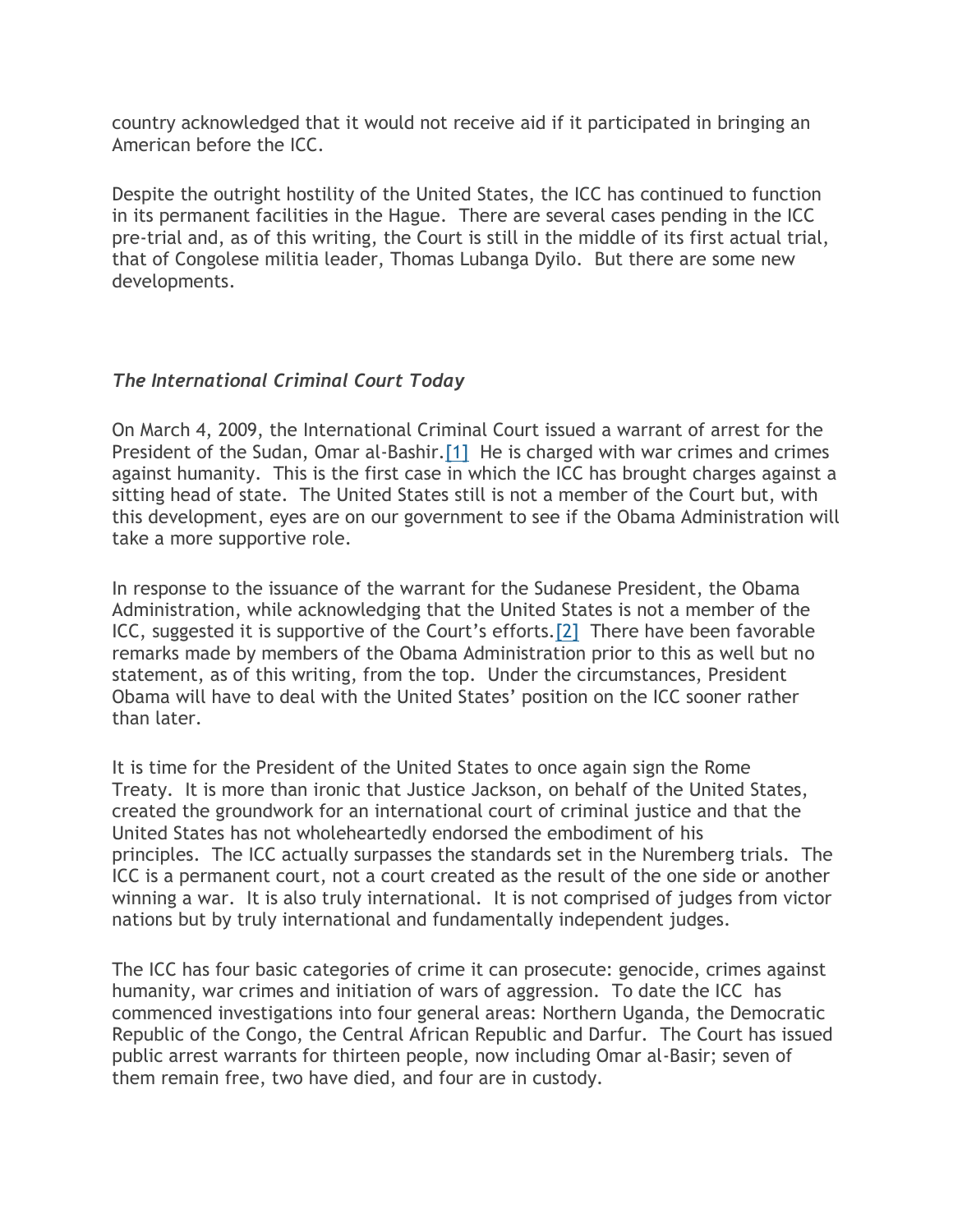#### *The ICC Provides Due Process*

The Rome Statute provides for a number of procedural safeguards and allows for pretrial hearings on the admissibility of evidence and challenges to the jurisdiction of the Court. A plea of *ne bis in idem* is recognized which is, essentially, a plea of double jeopardy as to a conviction or acquittal before the ICC or even another tribunal as long as it was not designed to avoid ICC jurisdiction.

The Statute specifically calls out many general principles of criminal law that are familiar to American criminal practitioners. For instance, there is a requirement of *mens rea* and a definition of the defense of insanity, intoxication and mistake of fact. There is a provision that mistake of law is generally not a defense. Article 33, rejects the "Nuremberg Defense" that the person was "just following orders" of a superior unless there was a legal obligation to follow the orders, the person did not know they were illegal and the orders were not manifestly unlawful.

 Punishment can include imprisonment. However, since most Western nations reject the death penalty, including all belonging to the European Union, there is no capital punishment. Nevertheless, the threat of imprisonment for officials in high government office is fairly daunting.

 The Rome Statute does not call for a jury trial. It calls for its proceedings to be generally public and even has a web cam feed for proceedings to be televised over the internet. Defense lawyers are given the tools to do their jobs in representing the individuals and in attacking jurisdictional and procedural flaws. All in all, the Rome Statute and the procedures of the ICC incorporate the fundamentals of the Rule of Law, the Nuremberg principles and many of the details found in the Anglo American systems of criminal justice.

### *The Future of United States Involvement with the ICC*

 Whatever happened in the past, the United States will find it difficult to join in the condemnation of war criminals in other countries while refusing to submit, not only to the jurisdiction of the Court, but to the basic Rule of Law. History does repeat itself – it has been said that the first lesson of history is that we do not learn from the lessons of history. The United States has recently engaged in the kind of *hubris* – outrageous arrogance – that has accompanied the downfall or so many world powers. Croesus had to try to conquer the Persians, the Persians thought they could conquer the Greeks, both Napoleon and Hitler thought they could fight two